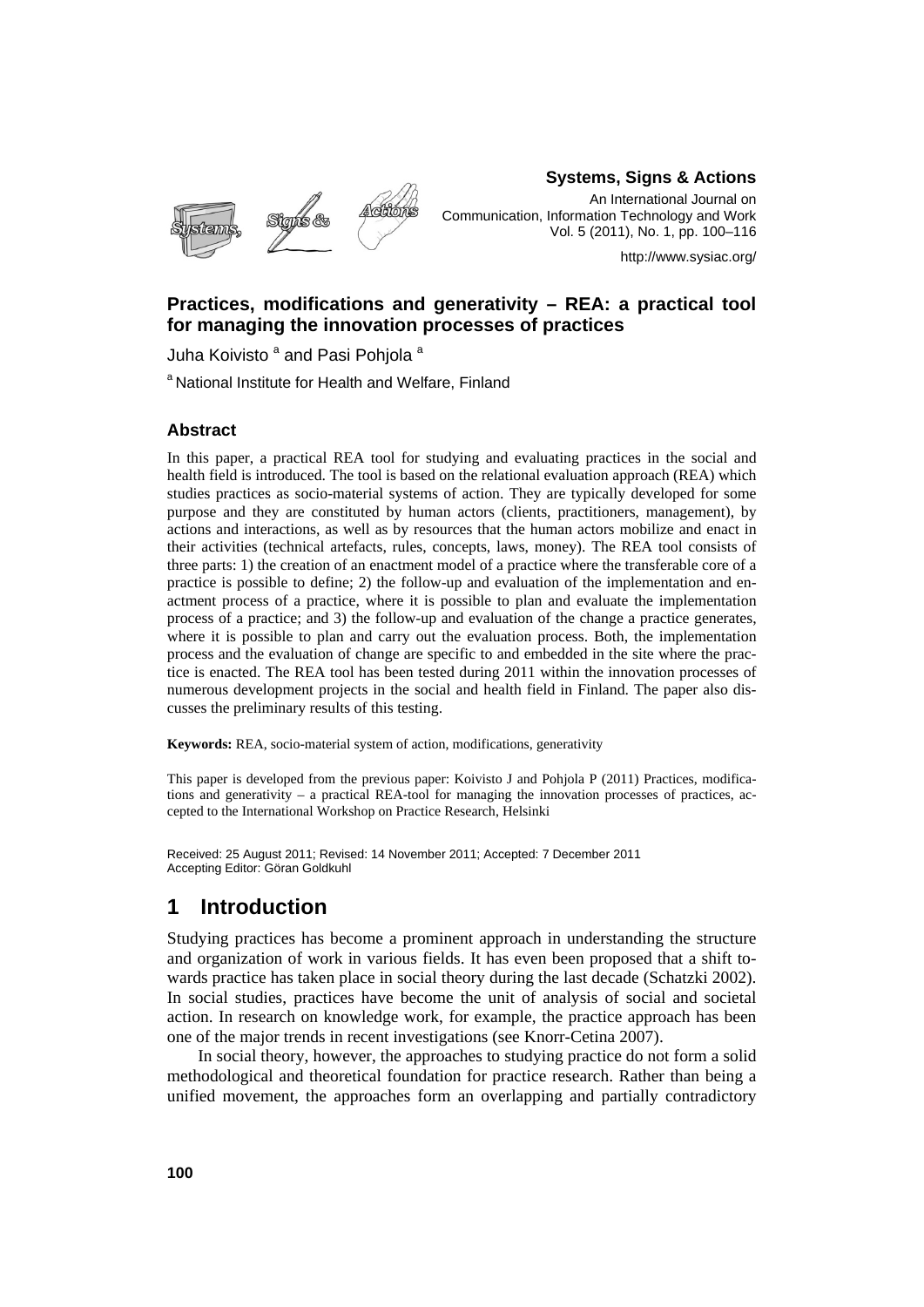collection of theoretical interests with various methodological backgrounds (see Miettinen et al 2011). In this paper, a relational evaluation approach is introduced. It aims at providing a solid ground for the study of practices. While its foundations are in actor–network theory, it has been extended with specific explications that relate it to collaborative work and learning.

The relational evaluation approach (REA) is a framework for studying and evaluating practices and their innovation processes: the early development and modelling of practices, the implementation and enactment of practices, and the change the practices generate. It promotes an open and collaborative perspective to innovations and to the creation of practices, sharing similarities with the discussions on open innovations (Tuomi 2006). It has been developed during the past few years within different research and development projects (see Koivisto 2007; Koivisto et al. 2008; Koivisto et al. 2010) and it can be utilized in different fields of study, such as, social care, health care, education, and crime and justice.

A practical REA tool is being developed as an application of REA to be used especially in the social and health field. It is being developed within the Innovillage project (www.innokyla.fi) which aims at building an open innovation environment for the social and health field. The REA tool supports the different activities of innovation processes, such as early development, modelling, implementation and enactment as well as evaluation of practices. Through the REA tool it is possible to plan, carry out and manage these activities.

The main idea behind the development of the tool has been to provide an environment and a unified framework for modelling and evaluating the outcomes of development projects (practices). Other driving factors behind the creation of an open and easily accessible web-based environment are wishes and demands to make Finnish project work and its outcomes more transparent and openly available. The tool is being developed to suit the practical purposes of numerous development projects within the social and health field in Finland; it provides means for managing innovation processes, for networking the projects, and for reducing the overlap between projects.

This paper introduces the relational evaluation approach, the practical REA tool, as well as discusses the preliminary results of the testing of the REA tool. First, the theoretical framework of REA is specified, then the elements of the web-based REA tool are identified and finally the preliminary results of the testing are presented. In the discussion certain aspects that are especially related to evaluation culture are discussed from the relational perspective.

## **2 Theoretical framework of REA**

The theoretical framework of REA has been developed piecemeal by utilizing the concepts and tools of science and technology studies, innovation studies, evaluation research, and research on collaborative learning. The aim when combining different approaches in the theoretical framework has been to enrich the analytical vocabulary that describes how practices and their innovation processes are constituted.

Actor–network theory provides a perspective for conceptualizing and describing practices as socio-material systems of humans, artefacts and interactions. Certain aspects of innovation studies provide perspectives for conceptualising innovation processes as non-linear, where different social groups and stakeholders become in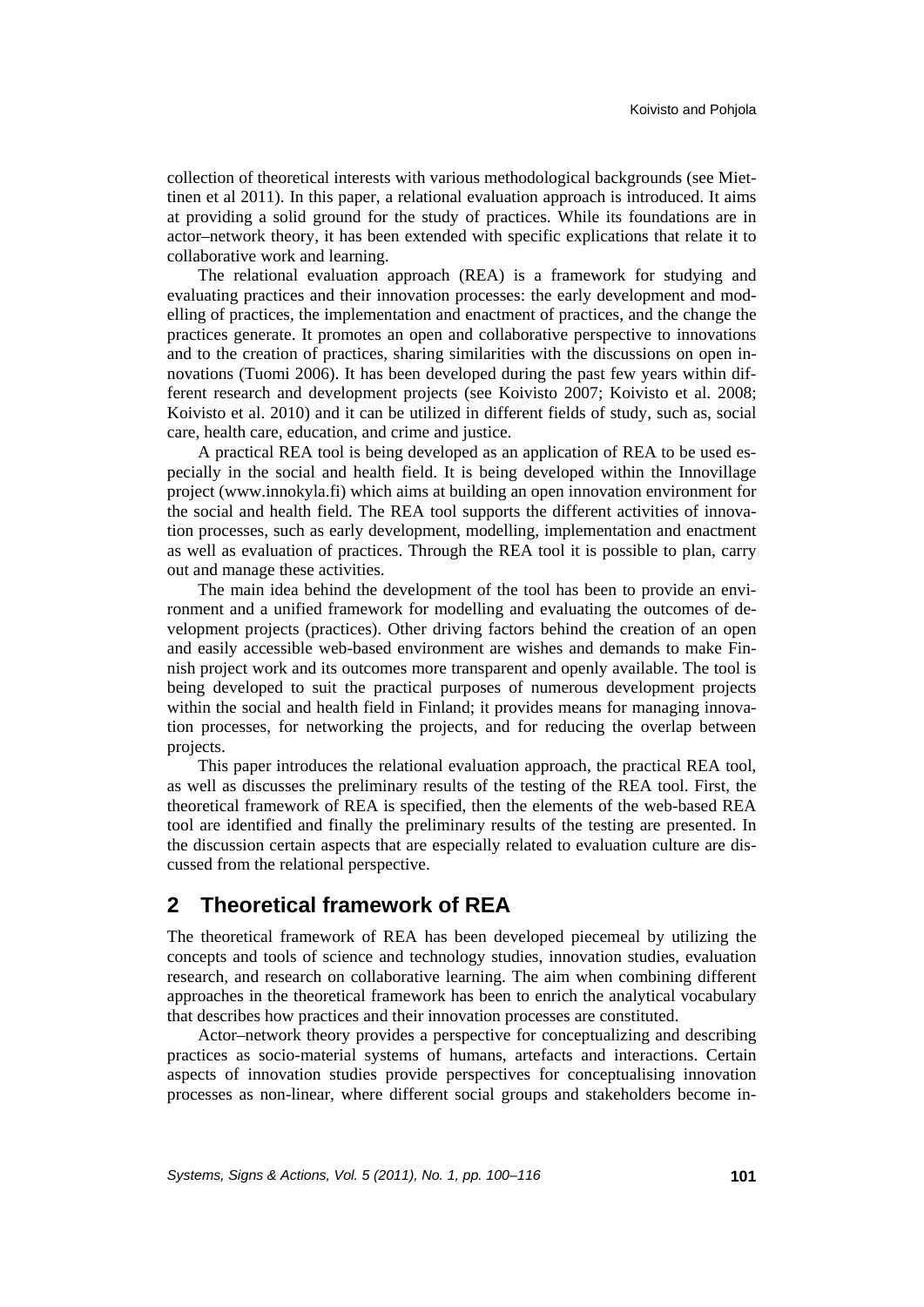volved in the process and mould its progress, its phases, and the practice under development. Evaluation research has been used to clarify the specific and general requirements in evaluating the implementation of a practice and the change a practice generates. Research on collaborative learning brings about additional conceptualizations about innovation processes as knowledge creating and knowledge utilizing processes, where different kinds of expertise collaborate around a shared object of activity.

### 2.1 Practice as a socio-material system of action

REA's view on ontology is relational. This kind of relational approach to ontology has been elaborated especially in actor–network theory (Latour 1987, 2005; Callon 1991; Law 1992, 1994, 2004; Harbers 2005). According to relational ontology, practices are not studied through dualisms, such as practice versus organization, but as sociomaterial networks and relations that are constituted by humans, technical artefacts, money, architecture, values, goals, norms, etc. (the list of the constitutive elements is open and infinite). Nothing exists individually in itself as fixed in the network. Every entity is rather constituted in the networks. They are continuous effects. It can be said that the networks are verbs rather than substantives.

The theoretical approach shares similarities to the developments in Activity Theory (AT), emphasizing co-configuration and active contribution to the shaping of service or product by different stakeholders (see Nummijoki & Engeström 2010). The approach adopted here differs from AT in that it does not take for granted the a priori theory of observing contradictions and interventions that aim at resolving them. The approach promoted here rather emphasizes to aiming at networks of actors, artefacts, and their interactions without any predetermined theoretical assumptions concerning the phenomena occurring in these networks (such as the purposes of the activities).

By adopting this kind of theoretical viewpoint, REA sees practice as constituted by human actors (such as, clients, social workers, practitioners, managers), by activities and interactions, and by resources which the human actors mobilize and enact in their purposeful activities (such as, tools, principles, technical artefacts, laws, money). They are systems of interaction where each part of the network is existent and becomes defined by the relations and activities it has with the other parts of the network. It also means that a change in one part of the network generates change in the whole network. The practices are linked to each other and together they constitute wider networks where the workability and existence of a practice is dependent on the other practices.

Following from the adopted and developed perspective on practices, REA focuses the study on action (science in action, social work in action, health care in action, etc.). In other words, it focuses on practices (on the shift towards practice see Nicolini, Gherardi & Yanow 2003) which are studied as socio-material systems of action (see Callon 2002). A practice is typically developed for some purpose, e.g. to support the elderly to cope with living at home. In addition, other goals for a practice are defined in the different sites where it is enacted, e.g. to save in the expenses of hospital beds when the elderly are able to cope with living at home for longer. These goals guide and shape the way the network is constructed and the way it exists and is maintained.

This kind of ontology and perspective on practices gives certain theoretical boundaries to considering how new practices need to be modelled or can be diffused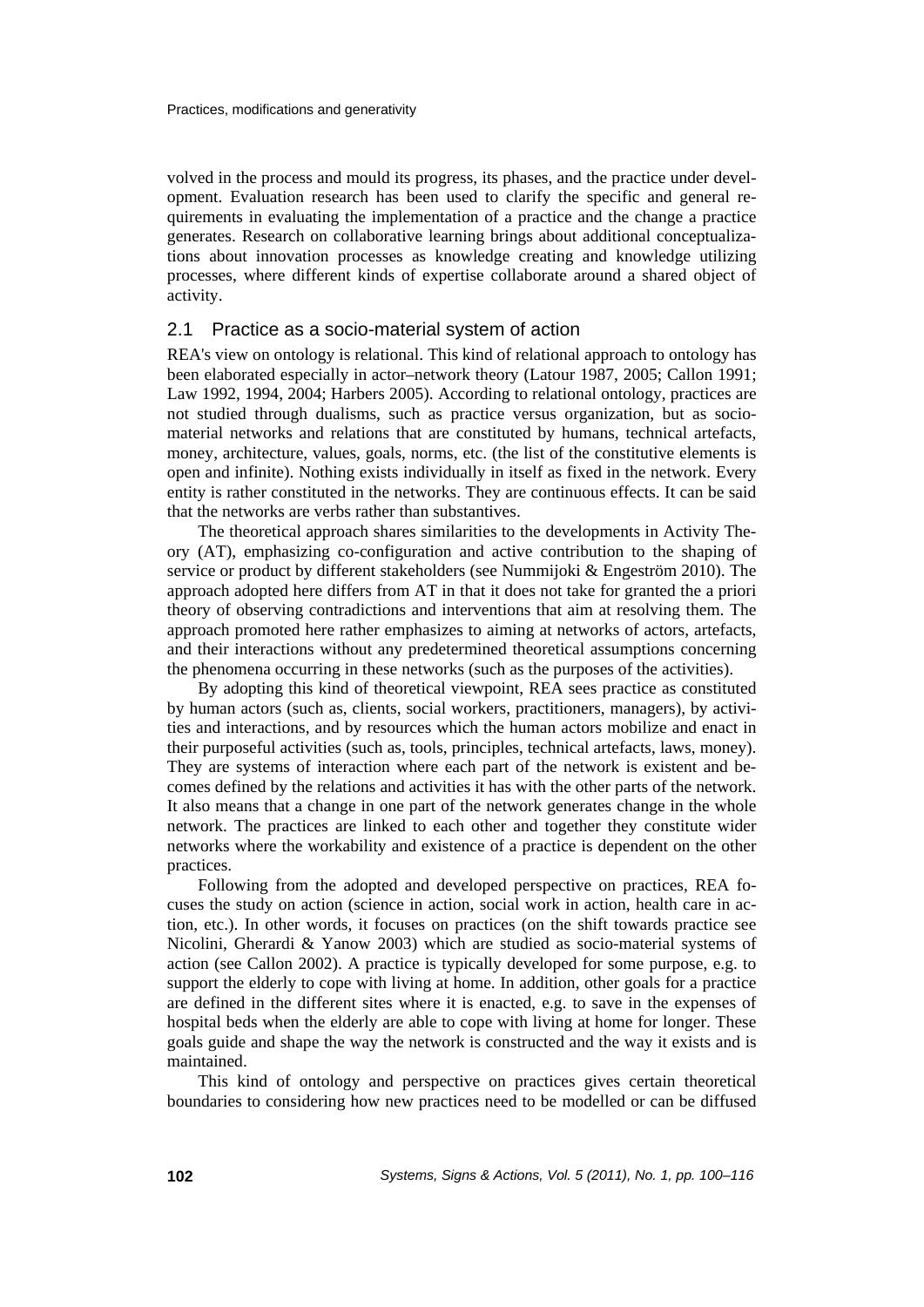and implemented. This means that a practice cannot be transferred to another site as a technical artefact; it is rather tailored in different sites on the basis of, for example, texts, flow charts, and peer experiences, which define the actors of the practice, their roles and tasks, the resources to be mobilized, etc. (see Akrich 1992; Hyysalo 2010, 11-15). The same practice achieves different variants and modifications in different sites, depending on the local conditions, for example, resources, knowledge and abilities. The idea in adopting and implementing a practice is to build a strong, durable and workable socio-material network.

### 2.2 Non-linear conception of innovation process

An innovation process consists of activities – such as early development and design, modelling, implementation, enactment, and evaluation of practices – where different actors (practitioners, management, clients, researchers) are in manifold interactions and mobilize different resources (tools, principles, rules, money), and at the same time mould the practice under development (see Miettinen 2001). Thus, in the innovation process the practice under development and the network of actors co-evolve. The innovation network is produced and re-produced, enacted and re-enacted. REA therefore studies innovation processes as co-development processes of a practice.

REA also has a normative spirit. It emphasizes that all the relevant actors with respect to the practice under development should participate in the innovation process and in its different activities, from the start of the process. They should participate to ensure that the practice, its development and evaluation, is based on the real needs and views of the actors. Because a practice is constituted and enacted by different actors, the representatives of these actor groups should also be co-designing and codeveloping it.

Rather than distinguishing the creation and dissemination of practices as two different processes, REA emphasizes the early involvement of different actors in the cocreation process of innovations. When a new practice is created or disseminated it requires the involvement of different actors who are simultaneously creating and implementing the practice. This means that the end-users and creators are partially the same actors. Disseminating a practice is not a process where the practice is transferred into a new context as an artefact. Therefore the involvement of various actors already in early phases of dissemination and creation of a new practice is relevant and should be emphasized.

The emphasis on the early involvement of all the relevant actors extends the traditional idea how new innovations (both social and technological) become implemented and become existent. Traditionally innovation studies and design theories (especially in technological discourse) have discussed users or user groups and designers or producers as different approaches to understanding the emergence of new innovations. Designers and producers create new artefacts and users engage with the new technology through acceptance and resistance. To overcome this dichotomy, it has been proposed that design and innovation should rather be understood as practical activity and reasoning where both users (clients, practitioners, managers) and developers participate in the process. (Pohjola 2009, 120ff)

This idea of involvement of all the relevant actors in the innovation processes has also practical implications. It is a well known fact that in addition to the result of the innovation process (such as an actual practice in social care), a novel innovation can generate various and probably uncontrollable effects relating to different sites, of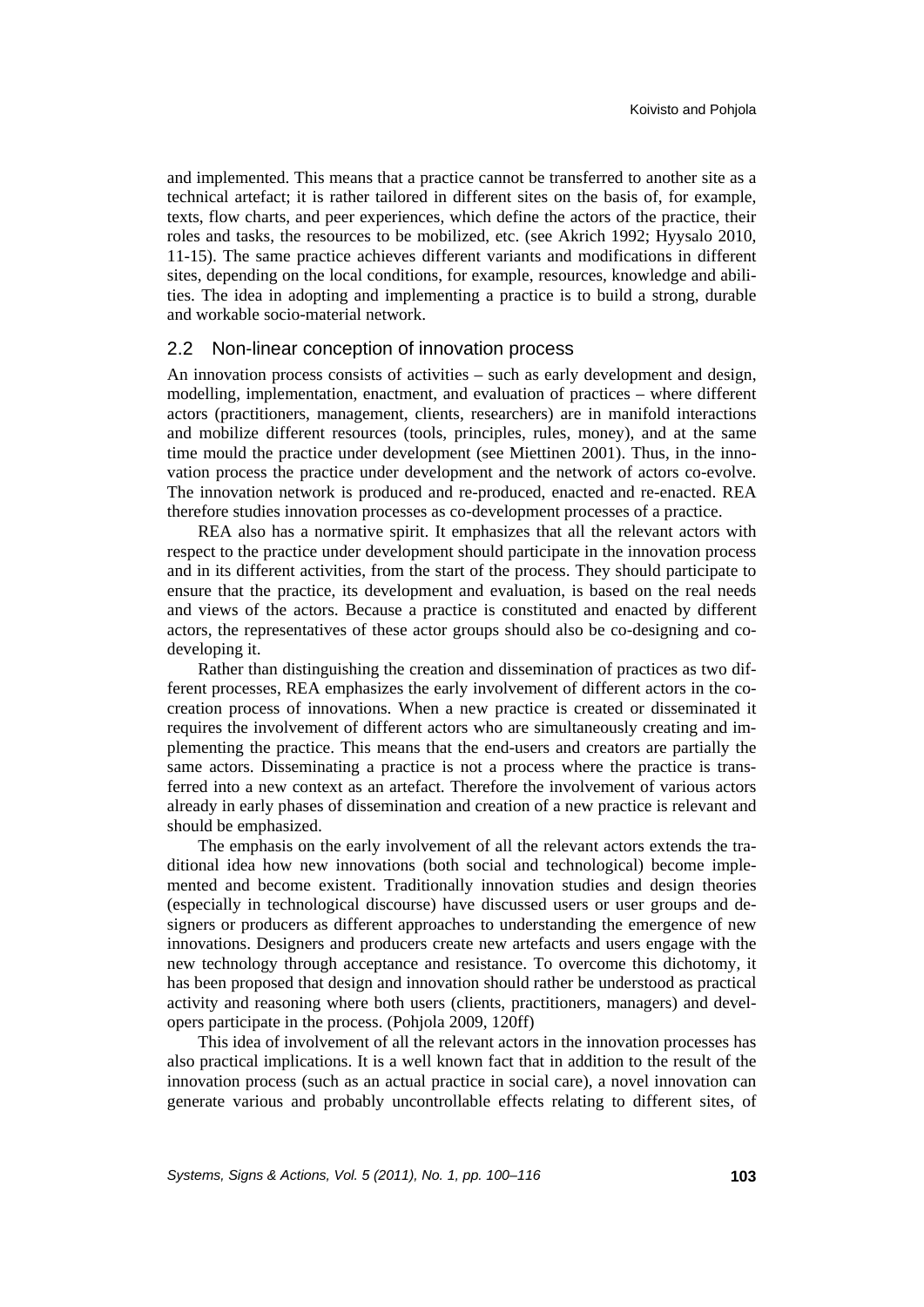which some can be unwanted or even harmful (see Goldkuhl 2005). By the inclusion of relevant actors, the possible effects, even unwanted, become more controllable during the different phases of the innovation process. Innovation should be actually seen as a process of making a hypothesis of some means to achieve a certain goal (how the home care of the elderly could be organized effectively, cost-efficiently and still take into account the individual needs of the people in the home care) (Pohjola 2009, 128-134). By having multiple perspectives on the creation of the hypothesis, the reasoning to the means to achieve the goal becomes more efficient and controllable.

#### 2.3 Co-creation as a collaborative learning process

One useful characterization of innovation is to see it as a process of creating new knowledge and ideas in order to facilitate practices (Uden & Francis 2009, 25). Therefore it is also beneficial to investigate the knowledge creation and utilization processes within innovations. Innovations are dependent on the participation and involvement of people with different expertise, which requires various ways of collaborating and negotiating expertise (Edwards & Kinti 2010).

The development and co-creation process of a practice can be understood as a collaborative learning process. In (trialogical) collaborative learning (Paavola & Hakkarainen 2009; Pohjola et al. 2011), the process has a shared object of activity and shared goals and aims to which members of the collaborative are committed. Ideally in such processes, inter-professional co-creation can emerge and the expertise of various actors can contribute to the development of the shared object.

The trialogical approach emphasizes the role of collaboratively developing, transforming and creating shared objects of activity; it stresses the importance of reflecting and transforming knowledge practices, knowledge tasks and the ways of collaboratively working with knowledge and its supporting processes. The trialogical approach distinguishes between three basic metaphors of learning and human cognition: monologues, dialogues, and trialogues. The monological processes of knowledge acquisition and information transmission (to the individual) and the dialogical processes of learning through communication and participation are supplemented by knowledge creation in a trialogical process of collaboratively developing practices.

This means also that innovative activity from the trialogical perspective emphasizes that all the relevant parties should become involved in the processes of learning and production of knowledge and practices. There are various examples of unsuccessful attempts to routinise new technology without the appropriate inclusion of relevant actors in the development and learning processes (see for an example in health technology assessment, Edmondson, 2001). What the trialogical processes emphasize is that the organization of work around concrete objects of activity and practices can enhance the diffusion of innovations to be more than mere information sharing or communication.

#### 2.4 Non-linear conception of effectiveness

The "traditional" and common sense conception of effectiveness is based on a linear, uni-directional conception of causality. This conception is called a diffusion model by Latour (1987). It assumes a causal order between variables: an independent variable, in this case, a practice can cause effects on clients or organizations. It supposes that a practice has an inner causal power that can affect and resolve for example the health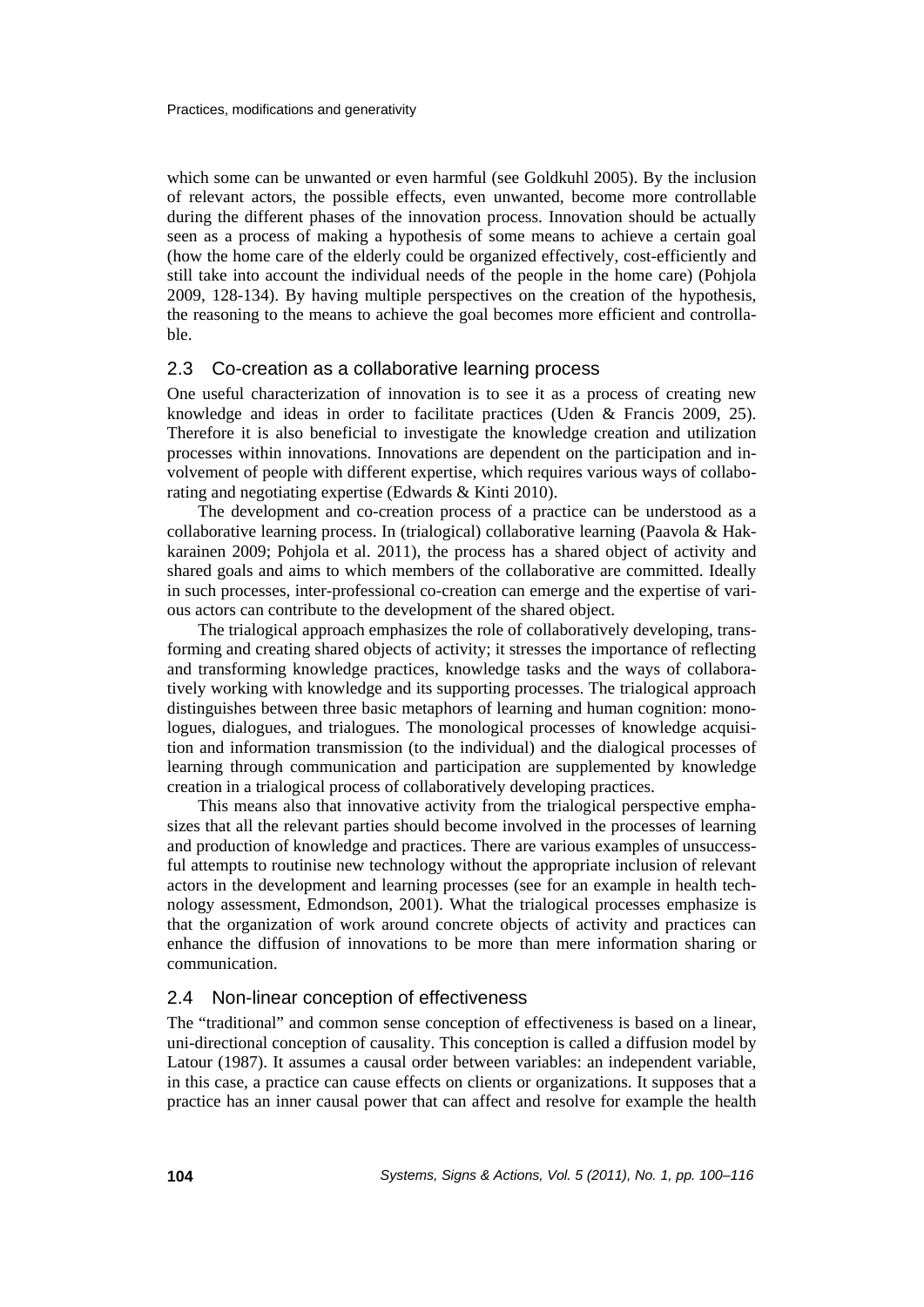problems of clients or the co-ordination problems of organisations. It tackles the clients as objects who stand outside the practice. According to this conception, it can be asked for example that 'what kind of impact, good or bad, will the practice have on clients or organizations'?

The diffusion model supposes that a practice stays constant and that it can be transferred as such from the original developers to the different users, for example, to the social welfare offices and their social workers. The practices are supposed to be universally true and in principle applicable wherever. To see a practice as exogenous, a determining variable, leads to the identification and measurement of its effects, for example, on the well-being of people.

The positivistic outcome studies on effectiveness are typically based on the diffusion model (see on RCT Campbell & Stanley 1963; Mark & Henry 1995). They suppose that the effects of, for example, social work methods and social interventions, can be studied objectively, provided that the personality of the social worker, the interests of a researcher, or other contextual factors do not disturb and interfere with the intervention process. The approach supposes that it is possible – at least in principle – to produce context-free, objective and universal knowledge of the effects of practices.

REA's conception of effectiveness is based on a model which Latour (1987) calls a translation model. This model sees a practice as endogenous, as a part of the processes of an organisation. A practice cannot be separated from the organisation or the clients; it is not an independent and stable entity. A practice is enacted through the management, the hardware, methods and models used in performing work, the skills and knowledge of the workers, the characteristics of the clients, etc. A practice is a socio-material system of action.

According to this model, a practice does not have a causal power that can produce effects. The change is rather co-produced and generated by the actors of a practice who mobilize and enact different resources in their activities and interactions, including the client, whose active participation is vital to achieve the results pursued. The study of these kinds of networks and processes is possible through concrete case studies where the actors, the resources they enact and mobilize, their interactions, etc. are followed with various methods, for example, through interviews, ethnographies, and an analysis of documents (see Broer, Nieboer & Bal 2010).

A practice does not have inner attributes, such as, good, effective, or workable; rather, they are relations. This means that a practice can be workable or good only as embedded in a wider socio-material network where the goals of the collaborative action are defined. We can ask with respect to the workability of a practice as follows: what kind of human actors, activities and interactions as well as resources have to be mobilized and enacted so that the goals defined can be achieved, for example, in the health of a patient, in the work welfare of practitioners, or in the economy of an organization.

The translation model implies a view that a practice does not stay constant when applied in different sites. They are tailored in the local networks and at the same time the local networks have to be modified (the co-production of content and context). This means that a practice does not affect the organisation and change its social structures, but rather that the organization has to be organized so that good results can be generated by a practice.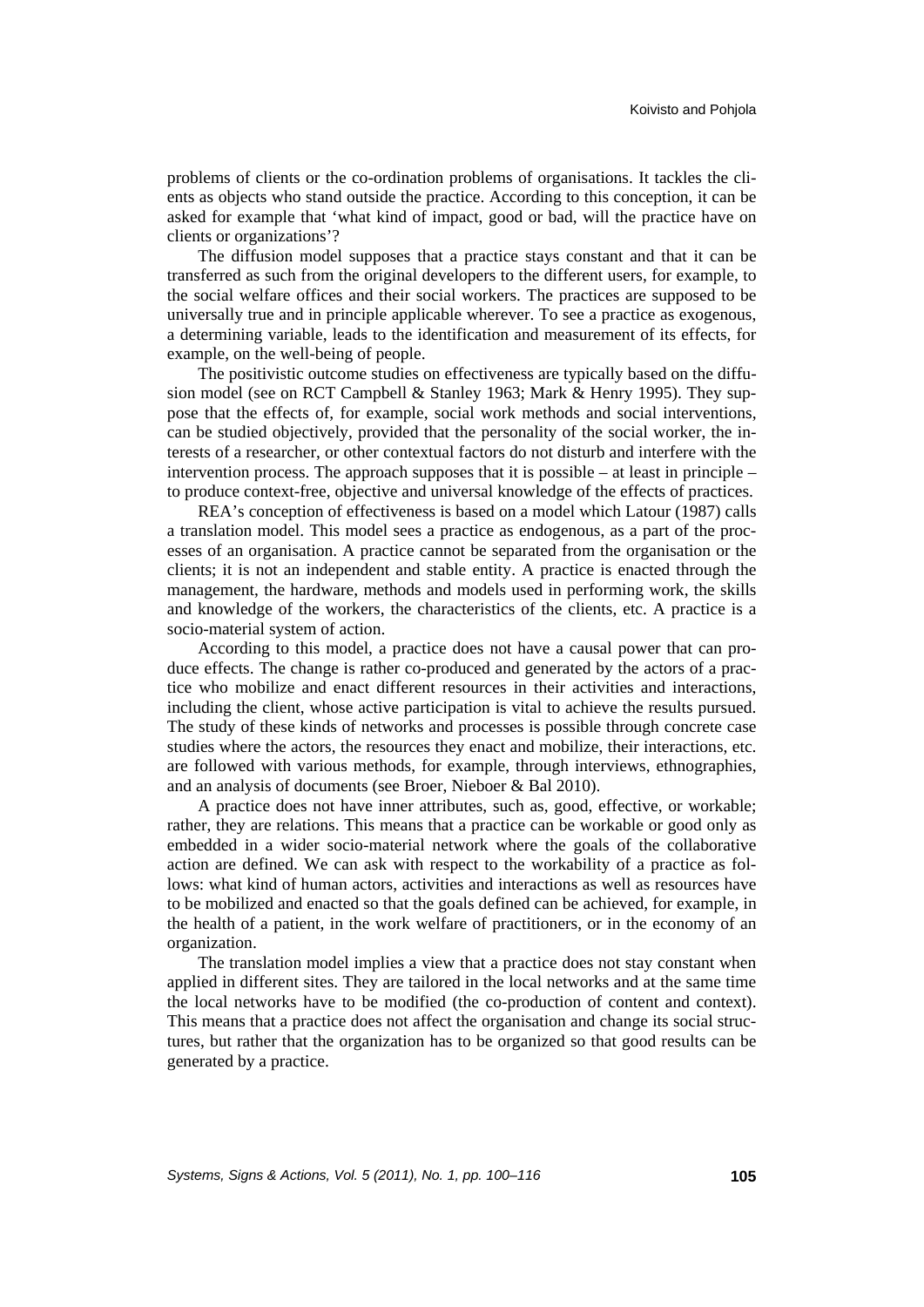## **3 The practical REA tool**

#### 3.1 Three parts

The practical REA tool is a virtual tool (see pilotointi.innokyla.fi) that consists of three main parts that can be utilized during an innovation process: 1) a conceptual tool for developing ideas in the early stages of an innovation process and creating an Enactment Model (EM) for the practice, 2) follow-up and evaluation of the implementation process of the practice in a certain site (on the basis of the EM), 3) followup and evaluation of the change generated by a practice, in relation to its purpose and its expected outcomes and also in relation to the unexpected change it generates (on the basis of the EM). All the basic elements of REA that were characterized above, such as socio-materiality, non-linearity, collaborative learning and generativity, penetrate the different parts of the REA tool.

Figure 1 characterizes the basic idea of the virtual REA tool. When someone defines an Enactment Model within the tool, the model can be utilized in different sites where the practices tailored on the basis of it achieve different variants and modifications.



Figure 1: Enactment model of a practice and the tailored applications on the basis of the model.

#### 3.2 Aspects, topics and issues

In the REA tool it is possible to model and evaluate the practices according to three aspects: 1) the client aspect focuses the study on what kinds of clients there are in the practice, what kinds of tasks they have to do, and what kinds of resources they need as actors of the practice, 2) the practitioner aspect focuses the study on what kinds of practitioners there are in the practice, what kinds of tasks they have to do, and what kinds of resources they need as actors of the practice, and 3) the organizational aspect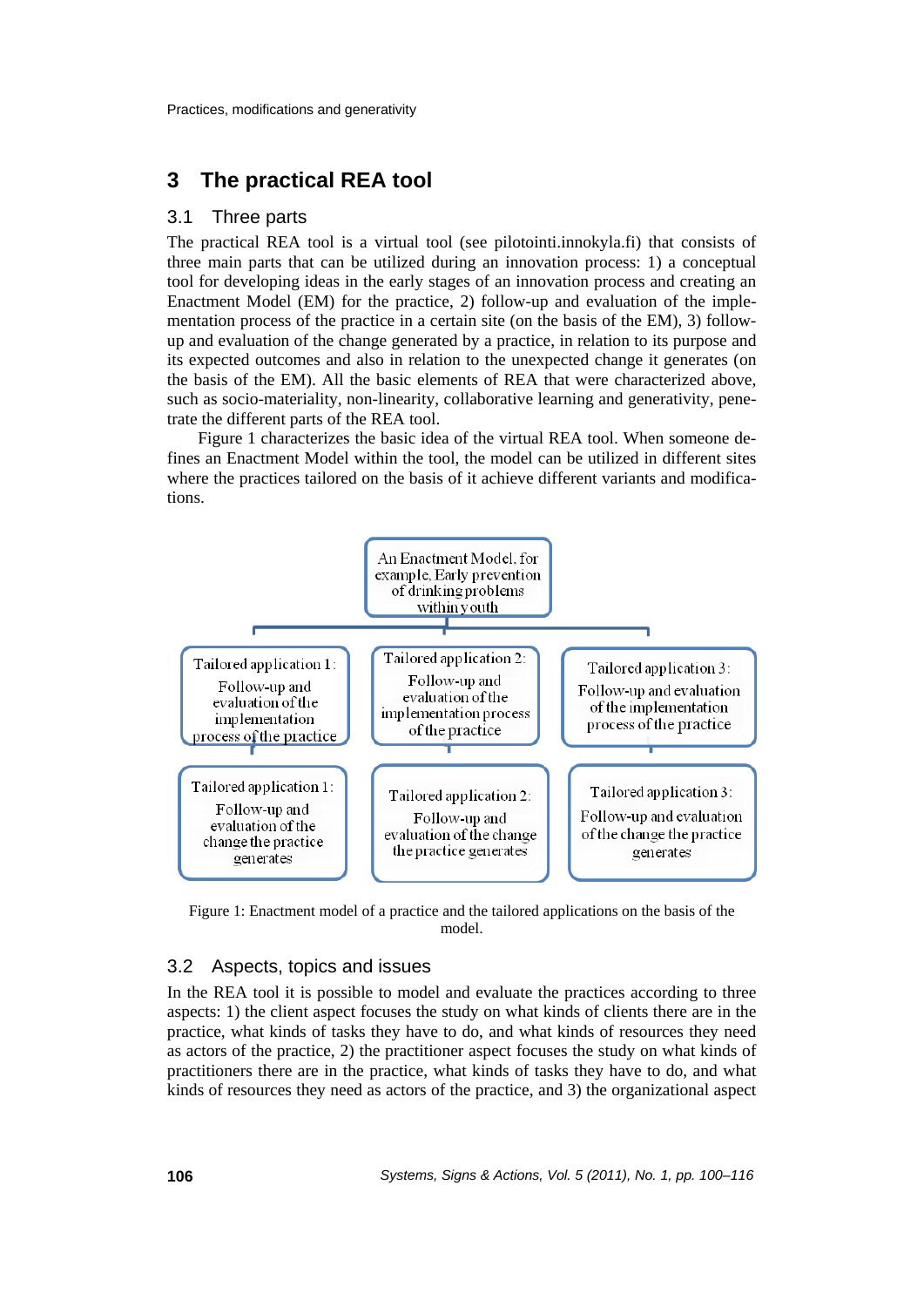focuses the study on what kinds of organizational actors, for example management, there are in the practice, what kinds of tasks they have to do, and what kinds of resources they need to mobilize as actors of the practice.

Topics are more specific evaluation areas that can be utilized when modelling and evaluating a practice within the three aspects. The topics include human actors, tasks and division of work, knowledge, skills and tools, rules and principles, laws and statutes, and expenses.

Issues are inspiring questions on the basis of which it is possible to define more accurate evaluation questions under the aspects and topics when creating an Enactment Model of a practice, when following-up and evaluating the implementation of a practice, and when following-up and evaluating the change a practice generates.

#### 3.3 Creation of the enactment model of a practice

By means of the conceptual tool for defining the EM of a practice it is possible to define the purpose of the practice (what it is developed for, what kind of change it intends to generate), to develop and define the core elements of the practice (actors, activities, resources, etc., see Table 1) and to define the enactment model of the processes of the practice that includes the core element of the practice.

| <b>Topics</b>                           | <b>Client aspect</b>                                                                                                       | <b>Practitioner aspect</b>                                                                                                 | <b>Organizational aspect</b>                                                                                                       |
|-----------------------------------------|----------------------------------------------------------------------------------------------------------------------------|----------------------------------------------------------------------------------------------------------------------------|------------------------------------------------------------------------------------------------------------------------------------|
| Human ac-<br>tors                       | What kinds of<br>actors do the cli-<br>ents consist of?                                                                    | What kinds of practi-<br>tioners are involved in<br>the practice?                                                          | What kinds of organiza-<br>tional actors are involved in<br>the practice?                                                          |
| <b>Tasks and</b><br>division of<br>work | What kinds of<br>tasks do the cli-<br>ents have to per-<br>form in the prac-<br>tice?                                      | What kinds of tasks do<br>the practitioners have to<br>perform in the practice?                                            | What kinds of tasks do the<br>organizational actors have<br>to perform in the practice?                                            |
| Knowledge,<br>skills and<br>tools       | What kind of<br>knowledge, skills<br>and tools do the<br>clients need in the<br>practice?                                  | What kind of knowl-<br>edge, skills and tools do<br>the practitioners need<br>in the practice?                             | What kind of knowledge,<br>skills and tools do the or-<br>ganizational actors need to<br>mobilize in the practice?                 |
| <b>Rules and</b><br>principles          | What kinds of<br>ethical and/or<br>other rules and<br>principles do the<br>clients have to<br>follow in the prac-<br>tice? | What kinds of ethical<br>and/or other rules and<br>principles do the practi-<br>tioners have to follow<br>in the practice? | What kinds of ethical and/or<br>other rules and principles do<br>the organizational actors<br>have to follow in the prac-<br>tice? |

Table 1: A table for defining the core elements of a practice.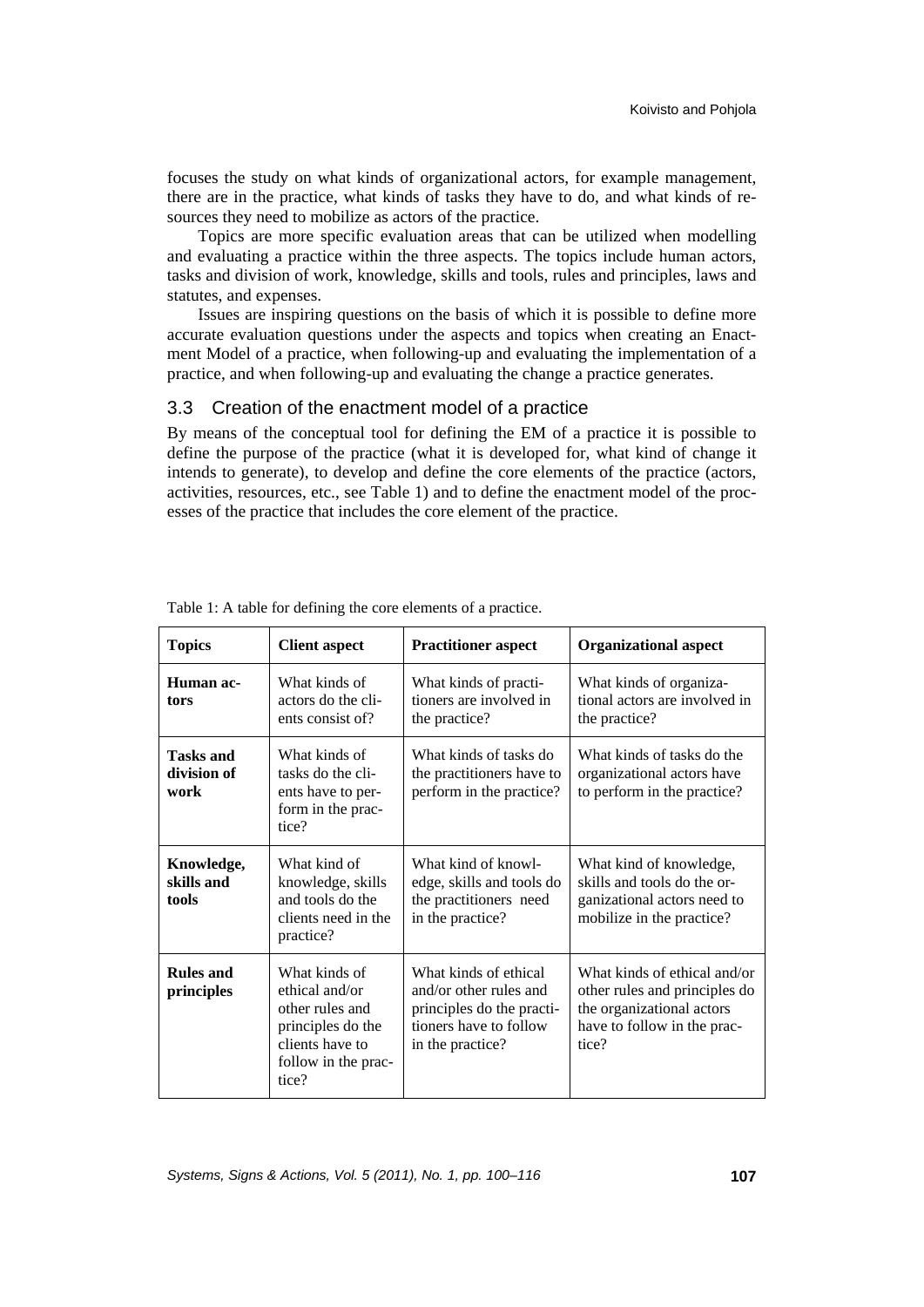| Laws and<br>statutes | What kinds of<br>laws and statutes<br>do the clients have<br>to follow in the<br>practice?  | What kinds of laws and<br>statutes do the practi-<br>tioners have to follow<br>in the practice? | What kinds of laws and<br>statutes do the organiza-<br>tional actors have to follow<br>in the practice? |
|----------------------|---------------------------------------------------------------------------------------------|-------------------------------------------------------------------------------------------------|---------------------------------------------------------------------------------------------------------|
| <b>Expenses</b>      | To what kind of<br>expenses do the<br>clients have to<br>mobilize money in<br>the practice? |                                                                                                 | To what kind of expenses<br>does the organization have<br>to mobilize money in the<br>practice?         |

### 3.4 The follow-up and evaluation of the implementation of a practice

Anybody can utilize an enactment model that has been defined within the REA tool and start the implementation of the practice. This partially supports the dissemination of new innovations in the social and health sector. In the implementation process, it is a question of co-creating and tailoring of the practice on the basis of the EM in a site, e.g. in an organization or a work community that has also to be moulded at least to some extent. In the implementation process a practice and the context are coproduced.

In the REA tool the implementation process of a practice and its follow-up and evaluation is structured according to five sub-tasks: 1) analysing the situation of the organisation(s) before the implementation and defining how the organization should be after the implementation; 2) training the relevant actors of the organization(s) with respect to the practice, on the basis of the goals for the implementation process and the EM of the practice; 3) enacting the practice on the basis of the EM and following up and evaluating the enactment process; 4) analysing the situation of the organization(s) after the enactment process of the practice; and 5) analysing the whole implementation process utilizing the study material collected during the process and drawing conclusions.

The implementation process and its five sub-tasks are not in a linear order. Rather, they can be performed simultaneously, or one after the other, and sometimes it is necessary to go back to the beginning of the process. In Table 2, inspiring issues are defined that might be of some help when defining the evaluation questions of the implementation.

| <b>Topic</b>        | <b>Client aspect</b>      | <b>Practitioner aspect</b> | Organizational        |
|---------------------|---------------------------|----------------------------|-----------------------|
|                     |                           |                            | aspect                |
| <b>Human actors</b> | Do the clients consist of | Are the practitioners      | Are the organiza-     |
|                     | the actors defined in the | defined in the enact-      | tional actors defined |
|                     | enactment model? To       | ment model involved in     | in the enactment      |
|                     | what extent does the      | the practice? To what      | model involved in     |
|                     | client group set-         | extent does the practi-    | the practice? To what |
|                     | tle/change in the long    | tioners' group set-        | extent does the group |
|                     | term?                     | tle/change in the long     | of organizational     |
|                     |                           | term?                      | actors settle/change  |
|                     |                           |                            | in the long term?     |

Table 2: A table for defining the evaluation questions for the implementation.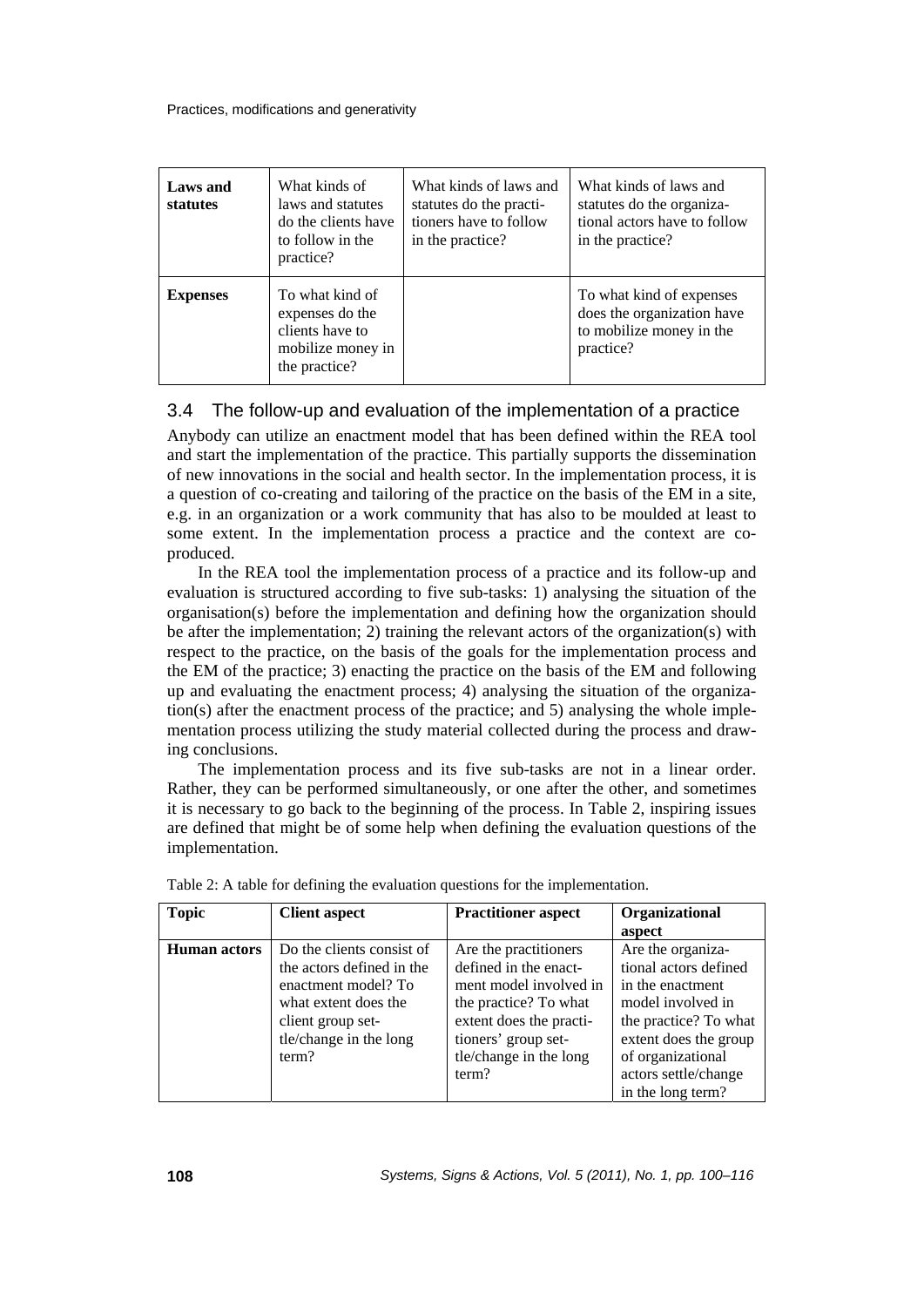| <b>Tasks and</b><br>division of<br>work | Do the clients perform<br>the tasks defined in the<br>enactment model? To<br>what extent do these<br>tasks settle/change in the<br>long term?                                                                               | Do the practitioners<br>perform the tasks de-<br>fined in the enactment<br>model? To what extent<br>do these tasks set-<br>tle/change in the long<br>term?                                                                                | Do the organizational<br>actors perform the<br>tasks defined in the<br>enactment model?<br>To what extent do<br>these tasks set-<br>tle/change in the long<br>term?                                                                                               |
|-----------------------------------------|-----------------------------------------------------------------------------------------------------------------------------------------------------------------------------------------------------------------------------|-------------------------------------------------------------------------------------------------------------------------------------------------------------------------------------------------------------------------------------------|-------------------------------------------------------------------------------------------------------------------------------------------------------------------------------------------------------------------------------------------------------------------|
| Knowledge,<br>skills and<br>tools       | Do the clients have the<br>knowledge, skills and<br>tools defined in the en-<br>actment model? To what<br>extent do the knowledge,<br>skills and tools expected<br>from the clients set-<br>tle/change in the long<br>term? | Do the practitioners<br>have the knowledge,<br>skills and tools defined<br>in the enactment<br>model? To what extent<br>do the knowledge,<br>skills and tools ex-<br>pected of the practitio-<br>ners settle/change in<br>the long term?  | Do the organizational<br>actors have the<br>knowledge, skills and<br>tools defined in the<br>enactment model? To<br>what extent do the<br>knowledge, skills and<br>tools expected of the<br>organizational actors<br>settle/change in the<br>long term?           |
| <b>Rules and</b><br>principles          | To what extent do the<br>clients follow the rules<br>and principles defined in<br>the enactment model? To<br>what extent do these<br>rules and principles set-<br>tle/change in the long<br>term?                           | To what extent do the<br>practitioners follow the<br>rules and principles<br>defined in the enact-<br>ment model? To what<br>extent do these rules<br>and principles set-<br>tle/change in the long<br>term?                              | To what extent do the<br>organizational ac-<br>torss follow the rules<br>and principles de-<br>fined in the enact-<br>ment model? To<br>what extent do these<br>rules and principles<br>settle/change in the<br>long term?                                        |
| <b>Laws</b> and<br>statutes             | Do the clients follow the<br>laws and statutes defined<br>in the enactment model?<br>What kinds of changes<br>are there or are needed in<br>the long term in the laws<br>and statutes with respect<br>to the clients?       | Do the practitioners<br>follow the laws and<br>statutes defined in the<br>enactment model?<br>What kinds of changes<br>are there or are needed<br>in the long term in the<br>laws and statutes with<br>respect to the practitio-<br>ners? | Do the organizational<br>actors follow the<br>laws and statutes<br>defined in the enact-<br>ment model? What<br>kinds of changes are<br>there or are needed in<br>the long term in the<br>laws and statutes<br>with respect to the<br>organizational ac-<br>tors? |
| <b>Expenses</b>                         | To what extent is the<br>client able to mobilize<br>money to the expenses<br>defined in the enactment<br>model?                                                                                                             |                                                                                                                                                                                                                                           | To what extent is the<br>organization able to<br>mobilize money to<br>the expenses defined<br>in the enactment<br>model?                                                                                                                                          |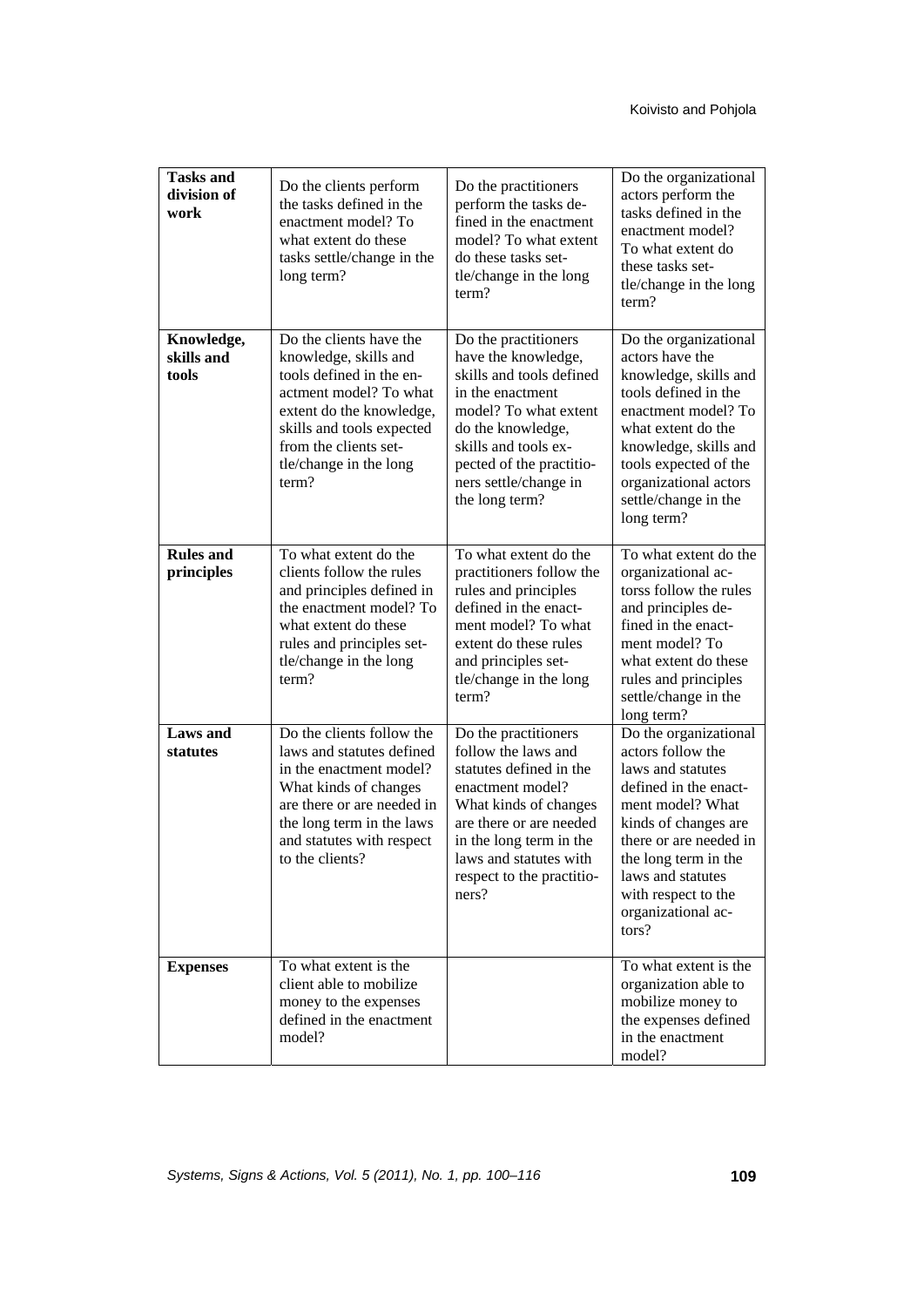## 3.5 The follow-up and evaluation of the change a practice generates

After a practice has been implemented in an organization, it is possible start to follow-up and evaluate its routine enactment and the change it generates. The evaluation focuses on the change it is supposed to generate within a selected aspect(s) of the evaluation and on the unexpected change it generates. The follow-up and evaluation is structured according to four sub-tasks: 1) selecting cases for evaluation (for example, ten clients), analysing the situation before the enactment of the practice and setting the goals for the cases, 2) following up and evaluating the enactment process and what is happening in the life of clients despite the practice, 3) analysing the situation after the enactment, and 4) making a final evaluation of the changes (expected and unexpected) generated by the practice with respect to the cases. In Table 3, inspiring issues are defined that might be of some help in defining the evaluation questions of change.

| <b>Topic</b>                         | <b>Client aspect</b>                                                                                                                                              | <b>Practitioner aspect</b>                                                                                                                                       | <b>Organizational as-</b><br>pect                                                                                                                                                   |
|--------------------------------------|-------------------------------------------------------------------------------------------------------------------------------------------------------------------|------------------------------------------------------------------------------------------------------------------------------------------------------------------|-------------------------------------------------------------------------------------------------------------------------------------------------------------------------------------|
| <b>Human</b> actors                  | What kinds of ex-<br>pected and other<br>changes are gener-<br>ated in the clients by<br>the practice?                                                            | What kinds of expected<br>and other changes are<br>generated in the practi-<br>tioners by the practice?                                                          | What kinds of ex-<br>pected and other<br>changes are gener-<br>ated in the organiza-<br>tional actors by the<br>practice?                                                           |
| <b>Tasks and division</b><br>of work | What kinds of ex-<br>pected and other<br>changes are gener-<br>ated in the activity<br>of the clients by the<br>practice?                                         | What kinds of expected<br>and other changes are<br>generated in the tasks<br>and division of work of<br>the practitioners by the<br>practice?                    | What kinds of ex-<br>pected and other<br>changes are gener-<br>ated in the tasks and<br>division of work of<br>the organizational<br>actors by the prac-<br>tice?                   |
| Knowledge, skills<br>and tools       | What kinds of ex-<br>pected and other<br>changes are gener-<br>ated in the clients'<br>knowledge, skills<br>and ability to utilize<br>tools by the prac-<br>tice? | What kinds of expected<br>and other changes are<br>generated in the practi-<br>tioners' knowledge,<br>skills and ability to<br>utilize tools by the<br>practice? | What kinds of ex-<br>pected and other<br>changes are gener-<br>ated in the organiza-<br>tional actors' knowl-<br>edge, skills and abil-<br>ity to utilize tools by<br>the practice? |
| <b>Rules and princi-</b><br>ples     | What kinds of ex-<br>pected and other<br>changes are gener-<br>ated in the rules and<br>principles of life of<br>the clients by the<br>practice?                  | What kinds of expected<br>and other changes are<br>generated in the rules<br>and principles of the<br>practitioners by the<br>practice?                          | What kinds of ex-<br>pected and other<br>changes are gener-<br>ated in the rules and<br>principles of the<br>organizational actors<br>by the practice?                              |

Table 3: A table for defining the evaluation questions in the evaluation of change.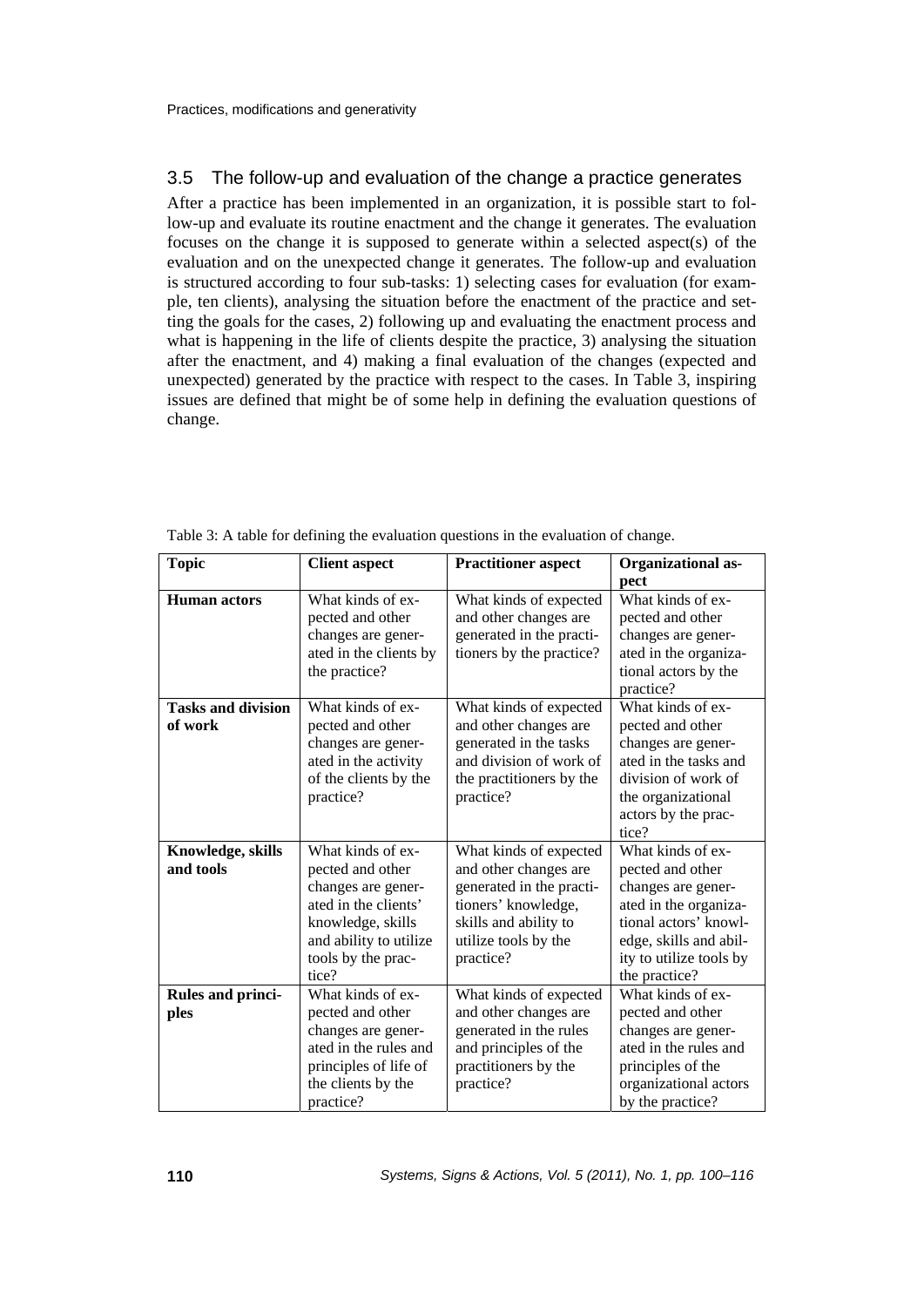| <b>Laws and statutes</b> | What kinds of         | What kinds of changes    | What kinds of           |
|--------------------------|-----------------------|--------------------------|-------------------------|
|                          | changes are gener-    | are generated or im-     | changes are gener-      |
|                          | ated or implied in    | plied in the laws and    | ated or implied in the  |
|                          | the laws and statutes | statutes that regulate   | laws and statutes that  |
|                          | that regulate the     | the practitioners of the | regulate the organiza-  |
|                          | clients of the social | social and health field  | tions of the social and |
|                          | and health field by   | by the practice?         | health field by the     |
|                          | the practice?         |                          | practice?               |
| <b>Expenses</b>          | What kinds of         |                          | What kinds of           |
|                          | changes are gener-    |                          | changes are gener-      |
|                          | ated by the practice  |                          | ated by the practice    |
|                          | in the economy of     |                          | in the economy of the   |
|                          | the clients in the    |                          | organization in the     |
|                          | long term?            |                          | long term?              |

## **4 Testing of the REA tool**

The REA tool has been available for use since the beginning of 2011. The tool is an web-based working environment for modelling and evaluating practices. The tool is available for anyone who wants to use it and it is free of charge. The basic requirements for using the tool are a computer with an internet connection and basic skills for browsing the internet.

Finland can be characterized as a country with thousands of development projects and maybe for that reason the number of practices modelled using REA has increased continuously and rapidly. In December 2011, there were about 220 practices in the process of modelling or implementation. Some of the practices that were modelled using REA were in the adopting and implementation process in several municipalities. The developers of these practices have various backgrounds. More than half of the practices using REA are created and developed in large research projects funded by Ministry of Social Affairs and Health. The rest of the practices are produced by for example development projects run by NGO's and local institutions, as well as individuals who are working in the social and health sector.

The applicability and usability of the REA tool has been tested during 2011 in various development projects in Finland. These projects belong to different sub-fields within the social and health sector. The selected projects have utilized the tool for modelling their practices during the development as well as conducting and evaluating the implementation processes of the practices. Also a small number of projects have conducted some evaluation of the changes generated by the developed practices.

The projects in which the applicability of REA has been tested have been supported also by a series of workshops where the REA tool is utilized. These workshops have been organized around the idea of co-creation and collaboration with peers. Introductory workshops typically include an introduction to the REA-tool (or to some section of it) and a selection of practices, which are discussed in detail. In the workshops, the REA tool has been utilized for modelling practices, planning and carrying out implementation processes, and evaluating the outcomes and results relating to the use and implementation of the practices.

The main data collection method in these workshops has been participatory observation together with short group interviews about the usability and applicability of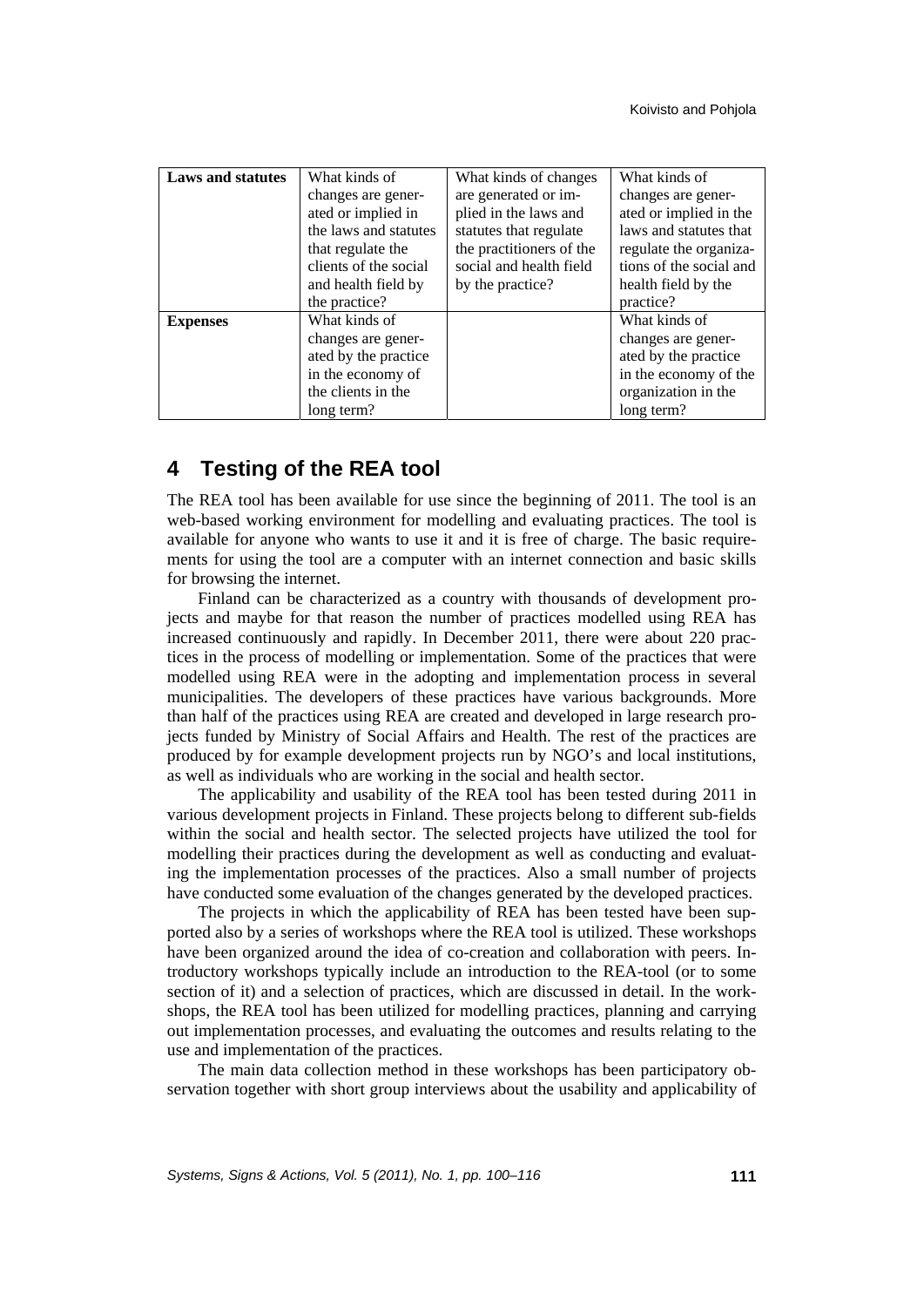the tool to the selected case studies. These observations are supported by a follow-up of the content produced through the REA tool, before and after the workshops. The preliminary analyses of the REA tool data produced by the users have targeted the quality of the information that the users have produced about the practices they have developed and implemented. By analyzing quality, the aim has been to understand how the REA model supports the explication of the core elements of a practice and how the users understand the different aspects and processes of practices within the social and health services.

#### 4.1 Some preliminary findings

Although the quantity of practices incorporating the REA tool is still relatively low, it is noticeable already how similar the practices developed around the country are, such as the various practices of early prevention. Although practices typically differ in some respect, it is evident that there are similar kinds of work going on in current development projects. This finding also supports the expectation that there is a certain amount of overlap in ongoing research and development in the field. The idea of the REA tool is to diminish this kind of overlap in development work and the repeated creation of similar kinds of practices. Such diminishment would be achieved if the developers browsed the REA website to see what kinds of development work are ongoing in the field, assuming that development projects have utilised the REA tool.

During the workshops, it became evident that to some extent there is conceptual confusion among the developers about the central concepts of development projects. One of them relates to the distinction between the work of organizing the project and its goals (project work) and the outcomes of the work conducted in the project (practice). The developers who have utilized the REA tool have for example had some difficulty in conceptualizing what a project is and what a practice developed in the project is, especially when it comes to conducting an evaluation of their development project.

In some cases, some confusion has also emerged between an evaluation of the implementation and an evaluation of change. Typically, changes in service users are catalogued under the evaluation of the implementation process. For example, in conducting surveys the results of which include the effects and change reported by users, these results are included in the evaluation of the implementation. Also in some cases, the relational framework may be too abstract for some developers to understand and grasp. Reading the introductory texts of the REA tool may not even make things clear, especially if they have practiced more traditional evaluation approaches, for example, randomized controlled trials; however, utilizing the tool in practice can open up the framework in an easier way.

Even though there have been certain obstacles and challenges to utilize the tool for modelling and evaluating practices, there have also been indications of the benefits of the approach and of the usefulness of the tool. In modelling a practice, the aspects and topics for defining the core elements of a practice have been considered very useful. In many cases the use of the table (see Table 1) has opened up new insights into the different constituents of a practice, especially the client aspect and the organizational aspect. However, the organizational aspect has been quite a general aspect, including actors from social and health care organizations, municipal decision-making, and the administration of ministries. In future, one additional aspect specifying the political and administrative context of a practice might be useful. An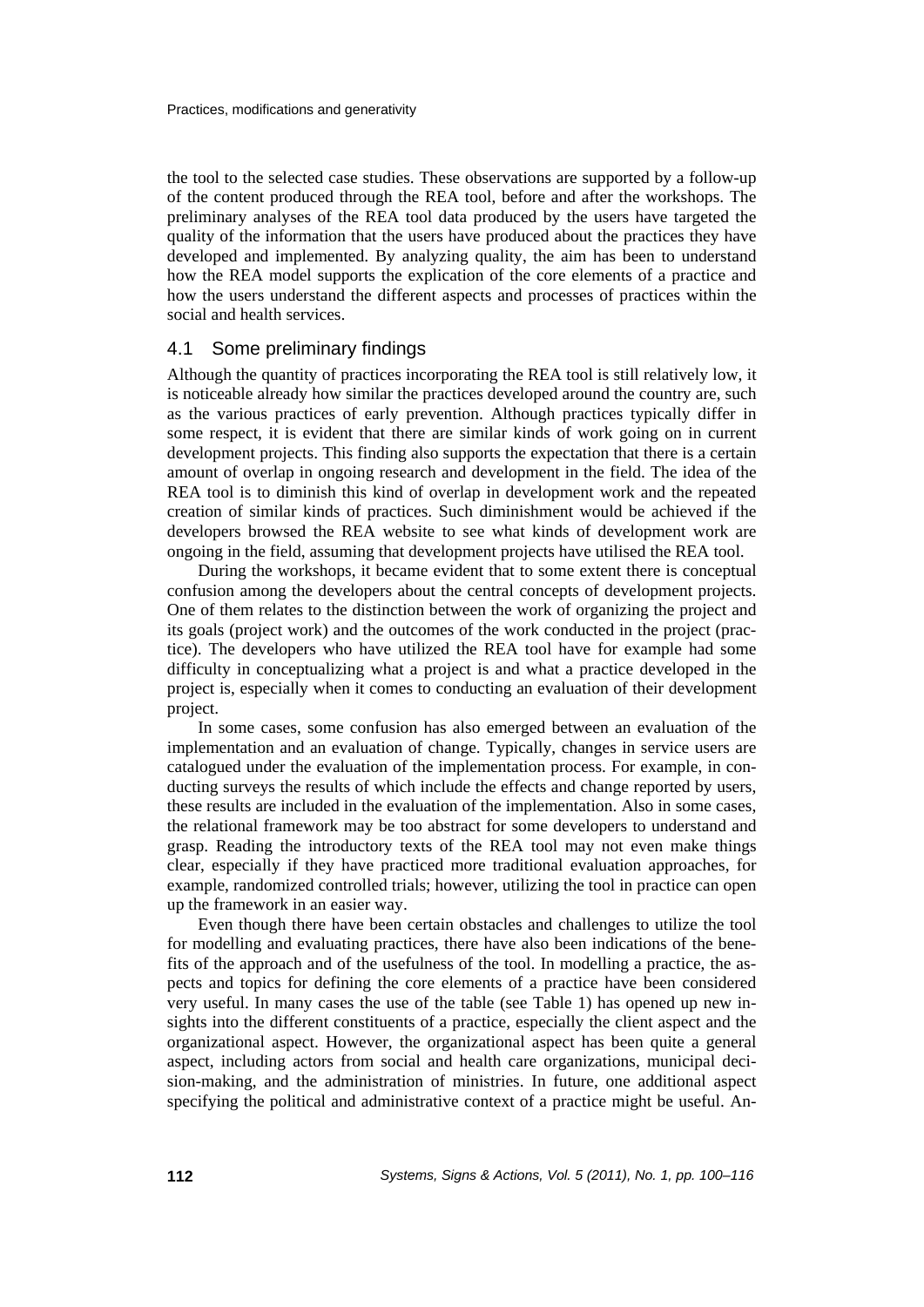other clearly beneficial element of the REA model has been the sub-tasks of the implementation process. It has been reported that they give some order and structure to the processes, although sometimes the users have taken the sub-task structure too literally when it might not be that necessary to carry out such a systematic process of implementation, for example, when implementing quite simple things.

## **5 Discussion**

The development projects funded by the different financiers in the social and health field in Finland have largely focused on innovating new ideas and practices. Funding has not thus far been focused on the implementation processes and on the evaluation of change that the practices generate. The evaluation has mainly been a goal-oriented evaluation of the projects, where the evaluation of a project and of a practice is somehow in the same evaluation design. Typically some interviews or surveys are made of the client and practitioner experiences. It might be that in the future, as the REA tool implies, funding will be directed more and more towards the implementation activities and on evaluating the change generated by practices.

In Finland, the national evaluation of health technologies is strongly and strictly made in the context of health technology assessment (HTA) with its hierarchies of knowledge and methods. The relational approach is quite unknown in this context. The evaluation culture in the social care field is more diversified than in the health field. Realistic evaluation (Pawson & Tilly 1997) is one of the leading approaches. It differs from the relational framework in the sense that it emphasizes the contextmechanism-outcome configurations and realistic ontology, while the relational framework bases on the relational ontology and on the practice turn.

Within Finnish science and technology studies and innovation studies the relational framework is in contrast well-known and different approaches within the framework have been developed. The relational framework challenges the evaluation cultures of both the social and health fields in Finland. It emphasizes that the same relational framework can be utilized both in health technology assessment and in the evaluation of social care. This is possible when the "old" dichotomies are not taken for granted, such as technology versus social, practice versus organization, local versus universal, and qualitative versus quantitative; rather, the relational framework focuses the analysis on action, on the socio-materiality of practices, and on the change generated by practices.

One aim of the REA tool is to provide a tool that makes the evaluation of practices an inherent part of the development of new services. By integrating evaluation as a central part of development, it aims at providing relevant information about the benefits and changes that these new practices and services generate. By also providing an evaluation framework where different aspects of a practice are evaluated, the outcomes of evaluation can include information on the local variations of the "same" practice and on the change generated by these variants.

In the further development of the REA tool, one more aspect should be incorporated. This might be a policy community aspect and it could focus on the actors of, for example, the administration of municipalities, regional health care districts, and ministries. This would allow the organizational aspect to be focused more on the organizations that are responsible for producing and delivering social and health ser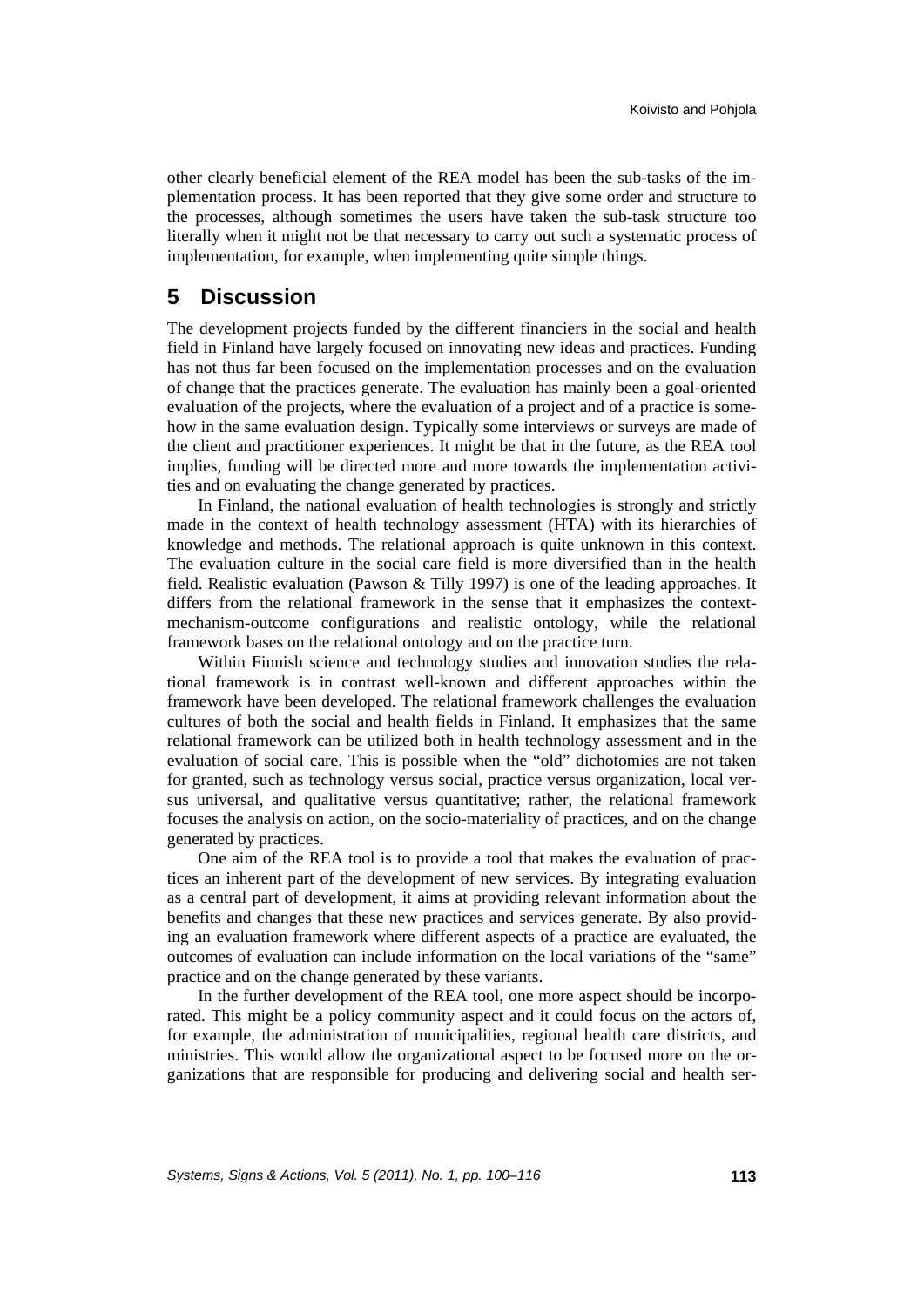vices, while the policy community aspect would focus on the decision-making that allocates resources to these organizations.

### **References**

Akrich M (1992) The de-scription of technical objects. In *Shaping Technology/Building Society: Studies in Sociotechnical Change* (BIJKER WE & LAW J, Eds.), pp. 205-224, Cambridge, MA, MIT Press,

Akrich M (1995) User representations: practices, methods and sociology. In *Managing technology in society: the approach of constructive technology assessment* (RIP A, MISA TJ and SCHOT J, Eds.), pp. 167—84, London, Pinter

Boer T, Nieboer AP and Bal R (2010) Opening the black box of quality improvement collaboratives: an Actor-Network theory approach, *BMC Health Services Research*, 10:265

Callon M (1991) Techno-economic networks and irreversibility. In *A sociology of monsters: Essays on power, technology and domination* (LAW J, Ed.), pp. 132-161, London, Routledge

Callon M (2002) Writing and (re)writing devices as tools for managing complexity. In *Complexities: social studies of knowledge practices* (LAW J & MOL A, Eds), pp. 191-217, Duke University Press, Durham

Campbell DT and Stanley JC (1963) *Experimental and quasi-experimental designs for research.* Chicago, IL, Rand McNally

Edmondson A, Bohmer R, and Pisano G (2001) Disrupted routines: Team learning and new technology implementation in hospitals, *Administrative Science Quarterly*, 46, pp. 685-716

Edwards A and Kinti I (2010) Working relationally at organisational boundaries. Negotiating expertise and identity. In *Activity Theory in Practice. Promoting Learning Across Boundaries and Agencies* (Daniels H, Edwards A, Engeström Y, Gallagher T & Ludvigsen S, Eds), pp. 126-139, London, Routledge

Goldkuhl G (2005) Socio-Instrumental Pragmatism: A Theoretical Synthesis for Pragmatic Conceptualisation in Information Systems. In *Proceedings of the 3rd ALOIS Conference*, University of Limerick; http://www.vits.org/?pageId=10&pubId=524

Harbers H (Ed.) (2005) *Inside the politics of technology: Agency and normativity in the coproduction of technology and society*, Amsterdam, Amsterdam University Press

Hyysalo S (2010) *Health Technology Development and Use. From Practice-Bound Imagination to Evolving Impacts*, Routledge Studies in Technology, Work and Organizations

Knorr-Cetina K (2007) Culture in global knowledge societies: knowledge cultures and epistemic cultures, *Interdisciplinary Science Reviews*, 32 (4), pp. 361-375

Koivisto J (2007) What evidence-base? Steps towards relational evaluation of social interventions, *Evidence and Policy*, 3 (4), pp. 527-537

Koivisto J, Vataja K and Seppänen-Järvelä R (2008) Relational Evaluation of Organizational Development Activities, *International Journal of Public Administration*, 31 (10), pp. 1167- 1181

Koivisto J, Anttila H, Ikonen T and Reiman-Möttönen P (2010) A systematic model for evaluating the patient aspects of health technologies, *Evidence & Policy*, 6 (1), pp. 33-49

Law J (1992) *Notes on the Theory of the Actor Network: Ordering, Strategy and Heterogeneity*, published by the Centre for Science Studies, Lancaster University, Lancaster LA1 4YN, at http://www.comp.lancs.ac.uk/sociology/papers/Law-Notes-on-ANT.pdf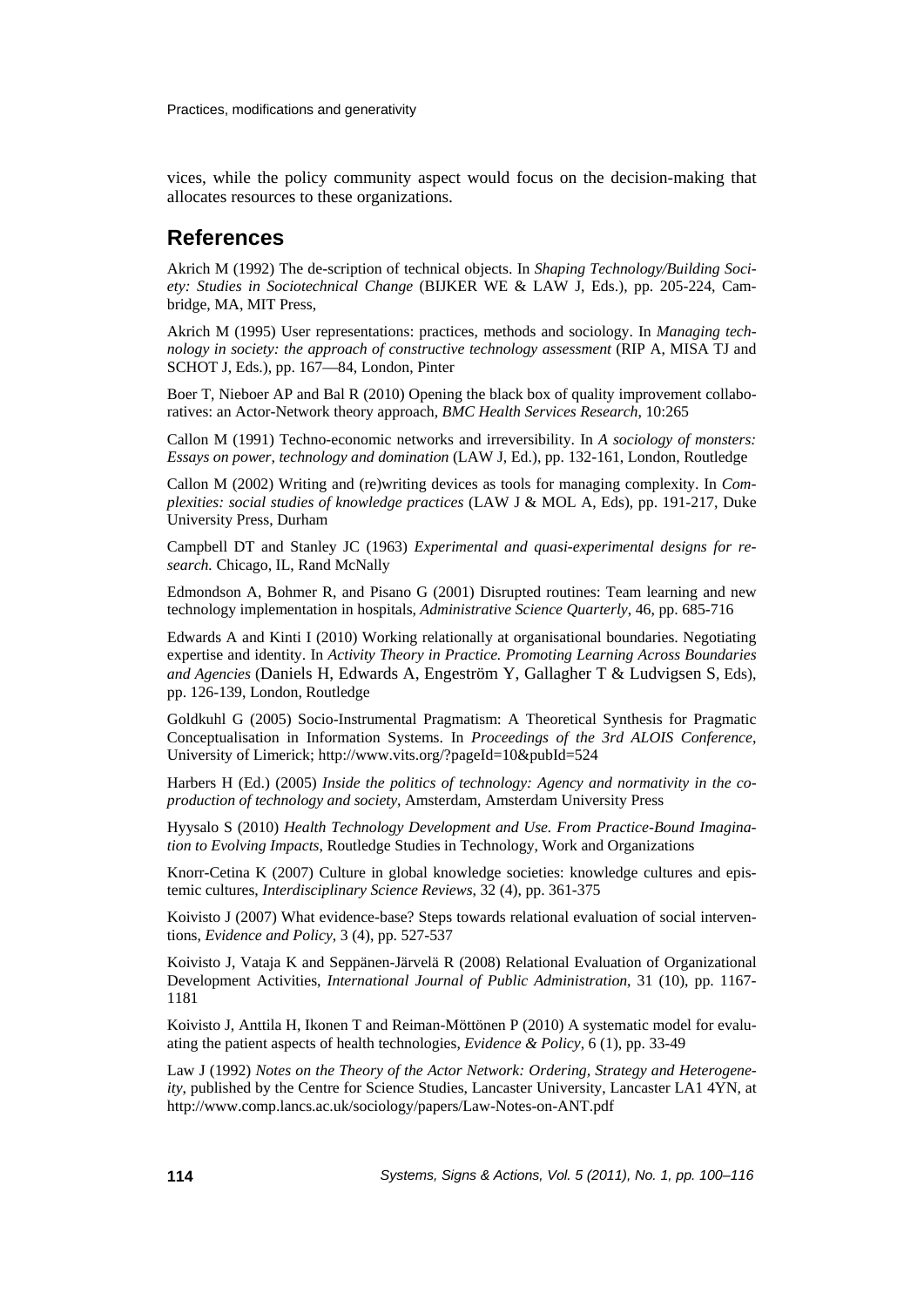Law J (1994) *Organizing modernity*, Oxford, Blackwell

Law J (2004) *After Method: Mess in Social Science Research*, London, Routledge

Latour B (1987) *Science in Action: How to Follow Scientists and Engineers through Society, Cambridge*, MA, Harvard University Press

Latour B (2000) When things strike back: a possible contribution of 'science studies' to the social sciences. *British Journal of Sociology*, 51 (1), pp. 107-124

Latour B (2005) *Reassembling the social: An Introduction to Actor-Network Theory*. Oxford, Oxford University Press

Mark M and Henry G (2005) Methods for policy-making and knowledge development evaluations. In *Handbook of Evaluation: Policy, Programme and Practice* (GREENE J and MARK M, Eds.), London, Sage Publications

Miettinen R (2001) Teknologia käyttöarvona: teknisistä ominaisuuksista käyttötoiminnan ymmärtämiseen. In *Tuotteesta työvälineeksi? Uudet teknologiat terveydenhuollossa* (MIETTINEN R, HYYSALO S, LEHENKARI J & HASU M, Eds.), pp. 24-37, STAKES, Sosiaali- ja terveysalan tutkimus- ja kehittämiskeskus

Miettinen R, Paavola S. and Pohjola, P. (2012) From habituality to change: Contribution of activity theory and pragmatism to practice theories, forthcomming in *Journal for the Theory of Social Behaviour*

Nicolini D, Gherardi S and Yanow D (2003) Introduction: Toward a Practice-Based View of Knowing and Learning in Organizations. In *Knowing in Organizations. A Practice-Based Approach* (NICOLINI D, GHERARDI S & D YANOW D (Eds.), pp. 3-31, M.E.Sharpe, Armond, New York, Lnodon, England

Nummijoki J and Engeström Y (2010) Towards co-configuration in home care of the elderly. Cultivating agency by designing and implementing the Mobility Agreement. In *Activity Theory in Practice. Promoting learning across boundaries and agencies* (DANIELS H, EDWARDS A, ENGESTRÖM Y, GALLAGHER T & LUDVIGSEN S, Eds.), pp. 49- 71, London, Routledge

Paavola S and Hakkarainen K (2009) From meaning making to joint construction of knowledge practices and artefacts – A trialogical approach to CSCL. In *Computer Supported Collaborative Learning Practices: Conference Proceedings, International Society of the Learning Sciences (ISLS)* (O'MALLEY C, SUTHERS D, REIMANN P & DIMITRACOPOULOU A, Eds.), pp. 83-92, CSCL2009, Rhodes, Creek

Pawson R and Tilley N (1997) *Realistic evaluation*. London, Sage

Pohjola M, Pohjola P, Paavola S, Bauters M and Tuomisto, J (2011) Pragmatic Knowledge Services, *Journal of Universal Computer Science*, 17 (3), pp 472-497

Pohjola P (2009) *Technical Things. An essay on the social constitution of technical artefacts*, Cologne, Lambert Academic Publishing

Schatzki TR (2002) *The site of the social,* Pennsylvania, Pennsylvania University Press.

Tuomi I (2006) *Networks of Innovation. Change and Meaning in the Age of the Internet*. Oxford, Oxford University Press

Uden L and Francis J (2009) Actor-Network Theory for Service Innovation, *International Journal of Actor-Network Theory and Technological Innovation*, 1(1), pp. 23-44